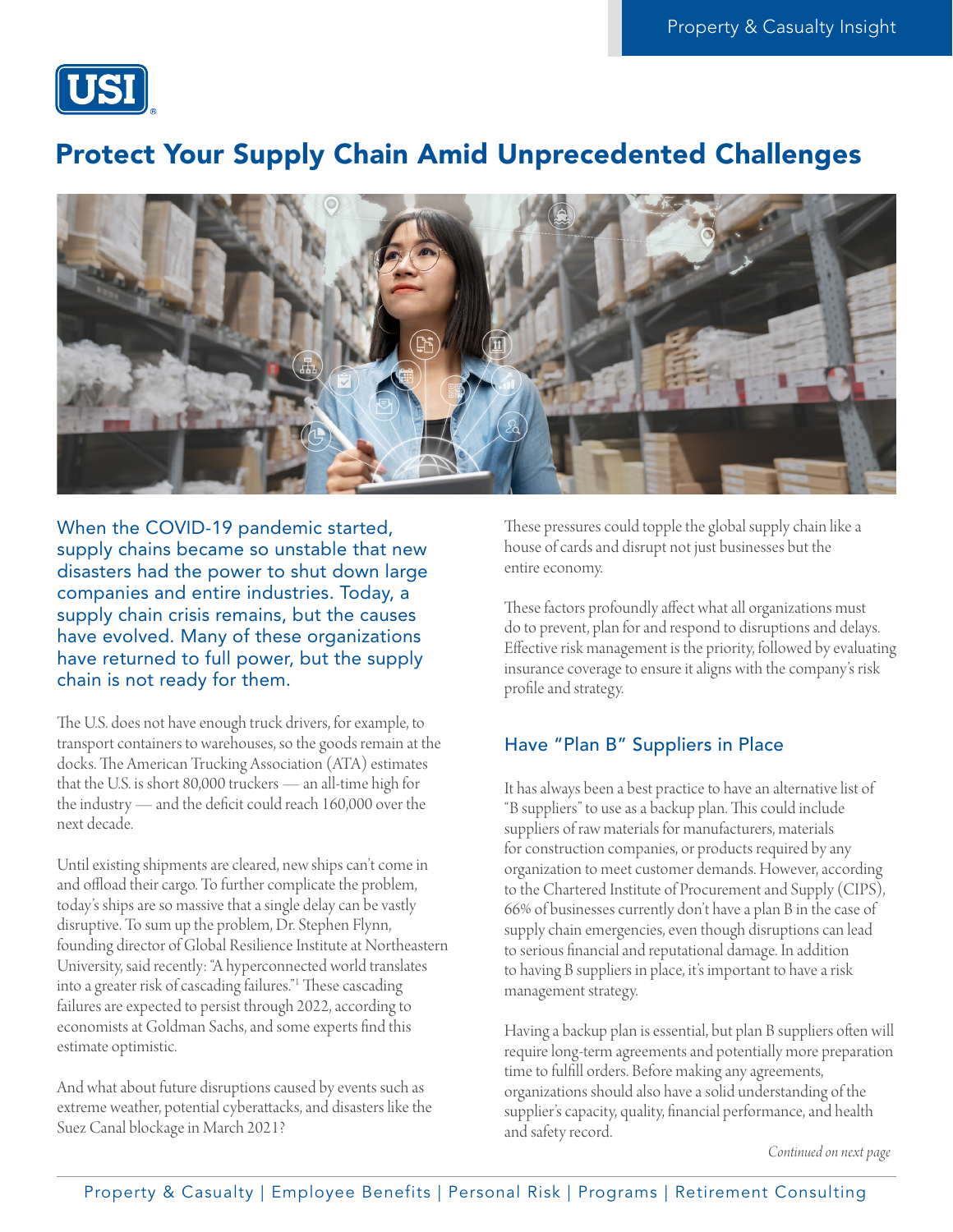## Invest in the Right Technology

Recent supply chain disruptions uncovered many inefficiencies and ineffective supply chain management strategies, resulting in the crucial need for enhanced real-time visibility into product status and location. This has forced many organizations to adopt new technology over a short time, including the digitalization of the supply chain.



Internet-Connected Devices Installed Worldwide: Base Forecast

#### Source: Strategy Analytics Research Services<sup>2</sup>

The number of devices connected to the internet is projected to be 39 billion by 2025. Enterprise internet of things (IoT) remains the leading segment, accounting for more than half of the market.<sup>2</sup>

Creating a data trail using digital capabilities such as artificial intelligence (AI) and blockchain can improve business and consumer confidence in the quantity and quality of goods that are produced, shipped and delivered. Overall, the implementation of emerging technologies adds clarity to the process and ultimately improves trust — revealing the availability and safety of goods, while accelerating their delivery.

While technology can help improve production and transport, it can also increase the risk from cyber threats. In addition to direct threats, such as malware or a data breach, an increasing number of organizations are experiencing cyber incidents caused by one of their third-party vendors. Any downtime as the result of a cyber incident can have a significant impact on productivity.

When taking steps to improve cybersecurity, take the time to also understand what cyber protections third-party vendors (including technology and supply vendors) have in place, including policies, procedures and also cyber insurance coverage.

### Other Factors and Tactics

To help protect supply chains against future unexpected crises, consider the following factors and tactics for supply chain planning:

- Source locally. In particular, construction companies can avoid delays by purchasing materials locally. Ordering materials overseas lends itself to possible delays in manufacturing and delivery. Both are out of your control until the items are delivered to your job site or warehouse.
- Prepare for price inflation. Supply chain problems have helped to create high demand and low supply, which inflates the costs of critical equipment, property values, and other products and services. All organizations should budget for price inflation while building strong partnerships with valuable suppliers.
- Review contracts. Existing contracts with supplies or others in the logistics chain can impact how businesses can pivot right now. Review contracts to see if they contain clauses such as a force majeure, or other opportunities to pause or cancel a contract.
- Utilize inventory stockpiles. Until affected factories can resume normal production, manufacturers will need to rely on inventory stockpiles. When existing inventory runs dry, expect to see shortages and/or price increases throughout supply chains if alternate sources aren't secured.
- Diversify geographically. The current supply chain crisis is proof that organizations need to revisit their sourcing strategies and consider reducing dependence on any one major location. Many manufacturers were already having these conversations as a result of trade policy disruptions. By shifting to a variety of supply sources, companies can reduce the impact of natural disasters or trade issues on their businesses.
- **Increase visibility.** Cargo-tracking, automated warehousing and cloud-based GPS introduce increased visibility into nearly every part of the supply chain. Surprise disruptions, which used to occur in areas where companies didn't know supplies traveled, are less common as a result. By capitalizing on these technologies and increasing their real-time visibility into every part of the supply chain, companies can more proactively identify areas of potential risk prior to an issue, or more quickly notice and respond to a disruption that does occur.
- Optimize sales and operations. Nearly every business has seen a change in demand. While some have seen significant increases in demand for basic consumer goods, others have seen demand shift from various products or customer types, or fall altogether as a result of the supply chain crisis and uncertain economic environment.

*Continued on next page*